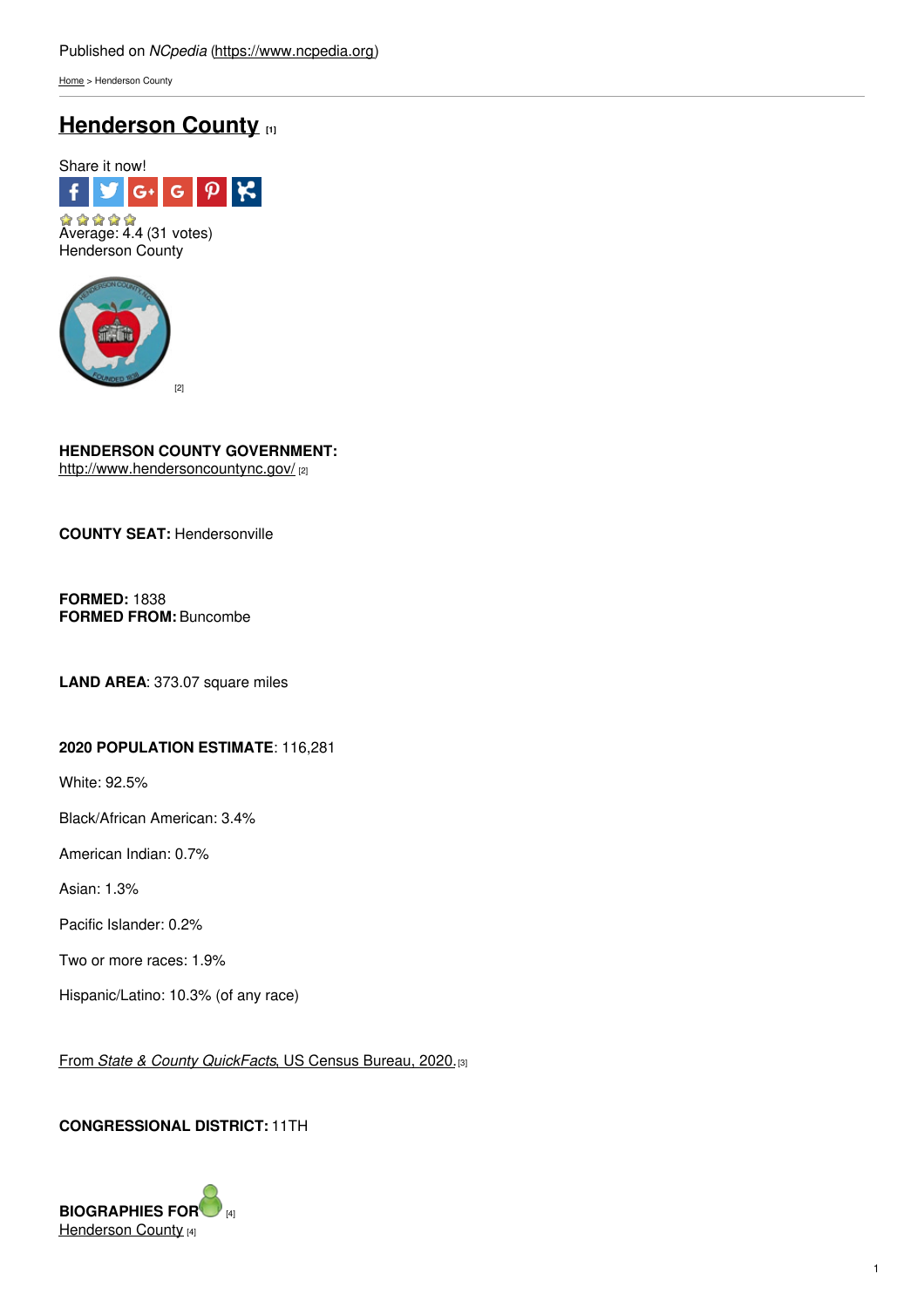

#### **GEOGRAPHIC INFORMATION**

**REGION:** [Mountain](https://www.ncpedia.org/our-state-geography-snap-mountain) [6] **RIVER BASIN:** [Broad](https://files.nc.gov/deqee/documents/files/broad.pdf) [7], [French](https://files.nc.gov/deqee/documents/files/french-broad-river-basin_0.pdf) Broad [8], [Map](https://ncdenr.maps.arcgis.com/apps/PublicInformation/index.html?appid=f82f583438e74bf29adcc76247381eee) [9] **NEIGHBORING COUNTIES:** [Buncombe](https://www.ncpedia.org/geography/buncombe) [10], [Rutherford](https://www.ncpedia.org/geography/rutherford) [11], [Polk](https://www.ncpedia.org/geography/polk) [12], [Transylvania](https://www.ncpedia.org/geography/transylvania) [13]



See also: North Carolina [Counties](https://www.ncpedia.org/geography/counties) [14] (to access links to NCpedia articles for all 100 counties)[;Connemara](https://ncpedia.org/connemara) [15].

by Robert Blair Vocci, 2006

Henderson County, located in North Carolina's [Mountain](https://www.ncpedia.org/our-state-geography-snap-mountain) [6] region, was formed from [Buncombe](https://www.ncpedia.org/geography/buncombe) County [10] in 1838. Like its county seat. [Hendersonville](https://www.hendersonvillenc.gov/)  $_{16}$  (incorporated in 1847), the county takes its name fromLeonard [Henderson](https://www.ncpedia.org/biography/henderson-leonard)  $_{17}$ , chief justice of the North Carolina [Supreme](https://www.ncpedia.org/supreme-court-north-carolina) Court [18] from 1829 to 1833. Other Henderson County communities include [Fletcher](https://www.fletchernc.org/) [19], [Laurel](http://www.laurelpark.org/) Park [20], and Flat [Rock](http://www.villageofflatrock.org/) [21].

Originally inhabited by the [Cherokee](https://www.ncpedia.org/cherokee/overview) [22], the site of modern-day Hendersonville was part of the early land grants west of the Blue Ridge Mountains. Revolutionary War soldier William Mills, who settled his new property in 1787, is credited with establishing the foundations for the county and its principal city. Mills planted hundreds of fruit trees in the area, in addition to more typical crops, and today Henderson County leads the state in apple production. The county's modern economy depends more, however, on its tourist industry and retirement facilities than on agriculture. Visitors can enjoy a full range of outdoor activities-from hiking through the Pisgah [National](https://www.ncpedia.org/pisgah-national-forest) Forest [23] to taking in the panoramic views from scenic overlooks along the Blue Ridge [Parkway](https://www.ncpedia.org/blue-ridge-parkway) [24] and other highways-while the county's tranquil setting and mild climate have earned it a place among the nation's top retirement destinations. Literary giant Carl Sandburg spent the last 22 years of his life in Flat Rock, and [Connemara](https://www.ncpedia.org/connemara) [25], his home and farm, are preserved as a historic site. Flatrock [Playhouse](https://www.flatrockplayhouse.org/about) [26], established in the early 1940s, is the official North Carolina State Theater. Henderson County had an estimated population of slightly more than 96,000 in 2004.

## **Annotated history of Henderson County's formation:**

For an annotated history of the county's formation, with the laws affecting the county, boundary lines and changes, and other origin information, visit these references in *The Formation of the North Carolina Counties* (Corbitt, 2000), available online at North Carolina Digital Collections (note, there may be additional items of interest for the county not listed here):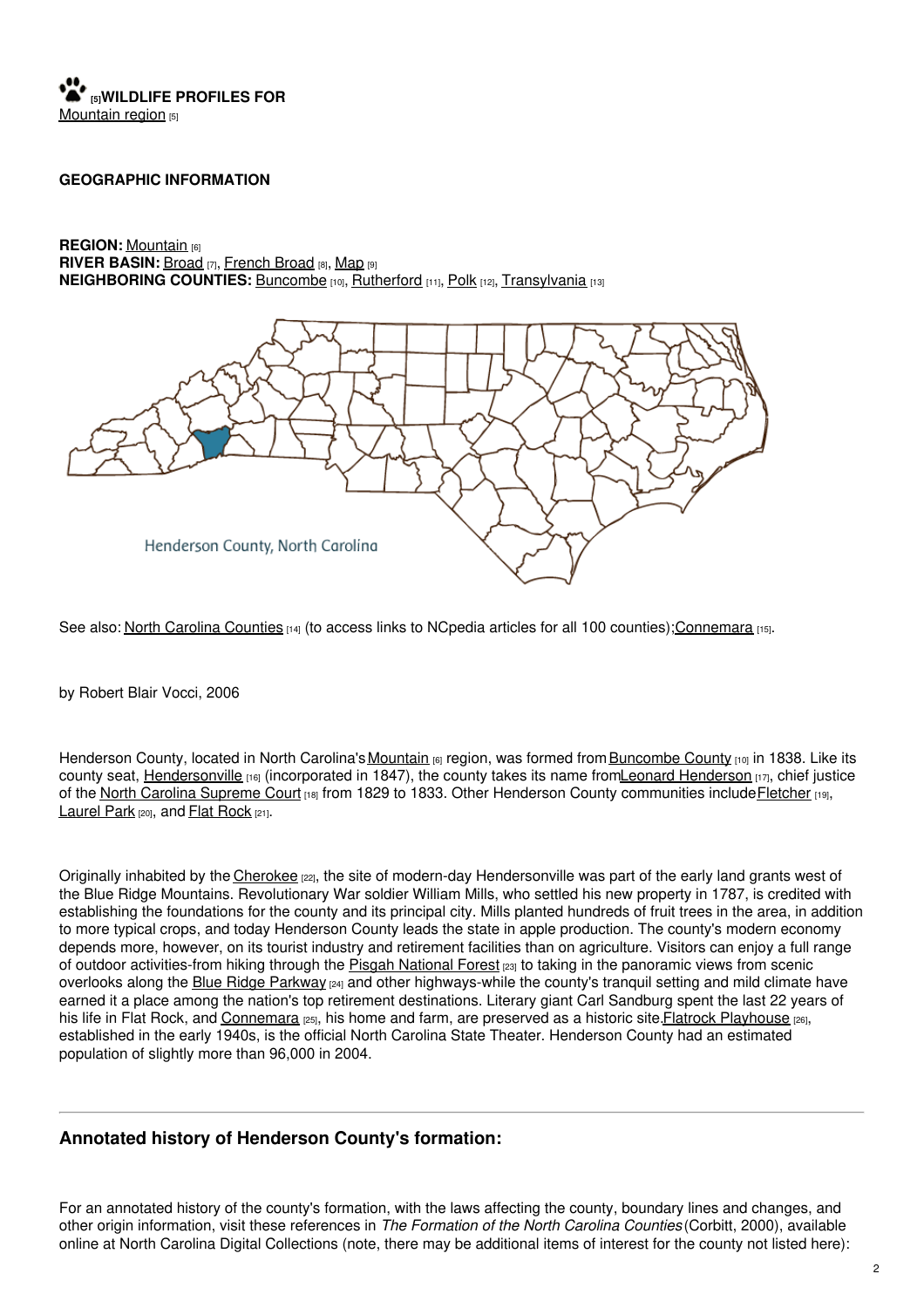County formation history: <https://digital.ncdcr.gov/digital/collection/p16062coll9/id/289894> [27]

Index entry for the county: <https://digital.ncdcr.gov/digital/collection/p16062coll9/id/290084> [28] **References:**

*The Heritage of Henderson County, North Carolina*(1985-88).

Lenoir Ray, *Postmarks: A History of Henderson County, North Carolina, 1787-1968*(1970).

## **Additional resources:**

Corbitt, David Leroy. 2000. *The formation of the North Carolina counties, 1663- 1943*. <https://digital.ncdcr.gov/digital/collection/p16062coll9/id/290103> [29] (accessed June 20, 2017).

Henderson County Government: <http://www.hendersoncountync.gov/> [2]

Henderson County Tourism Development Authority: <http://www.historichendersonville.org/> [30]

DigitalNC, Henderson County: <https://www.digitalnc.org/counties/henderson-county/> [31]

North Carolina Digital Collections (explore by place, time period, format):<https://digital.ncdcr.gov/> [32]

### **Image credits:**

Rudersdorf, Amy. 2010. "NC County Maps." Government & Heritage Library, State Library of North Carolina.

**Subjects:** [Counties](https://www.ncpedia.org/category/subjects/counties) [33] **From:** [Encyclopedia](https://www.ncpedia.org/category/entry-source/encyclopedia-) of North Carolina, University of North Carolina Press.[34] **Authors: Vocci, [Robert](https://www.ncpedia.org/category/authors/vocci-robert-blair) Blair** [35] **Origin - location:** [Henderson](https://www.ncpedia.org/category/origin-location/mountain-7) County [36]

1 January 2006 | Vocci, Robert Blair

**Source URL:**<https://www.ncpedia.org/geography/henderson>

#### **Links**

[1] <https://www.ncpedia.org/geography/henderson> [2] http://www.hendersoncountync.gov/ [3]

[https://www.census.gov/quickfacts/fact/table/hendersoncountynorthcarolina/POP010220](https://www.ncpedia.org/geography/henderson-county/biography) [4] https://www.ncpedia.org/geography/hendersoncounty/biography [5] <https://www.ncpedia.org/wildlife/mountains> [6] <https://www.ncpedia.org/our-state-geography-snap-mountain> [7] https://files.nc.gov/deqee/documents/files/broad.pdf [8] https://files.nc.gov/deqee/documents/files/french-broad-river-basin\_0.pdf [9] [https://ncdenr.maps.arcgis.com/apps/PublicInformation/index.html?appid=f82f583438e74bf29adcc76247381eee](https://www.ncpedia.org/geography/buncombe) [10] [https://www.ncpedia.org/geography/buncombe](https://www.ncpedia.org/geography/transylvania) [11] <https://www.ncpedia.org/geography/rutherford> [12] <https://www.ncpedia.org/geography/polk> [13] https://www.ncpedia.org/geography/transylvania [14] <https://www.ncpedia.org/geography/counties> [15] https://ncpedia.org/connemara [16] https://www.hendersonvillenc.gov/ [17] [https://www.ncpedia.org/biography/henderson-leonard](https://www.ncpedia.org/supreme-court-north-carolina) [18] https://www.ncpedia.org/supreme-court-northcarolina [19] https://www.fletchernc.org/ [20] http://www.laurelpark.org/ [21] [http://www.villageofflatrock.org/](https://www.ncpedia.org/cherokee/overview) [22]